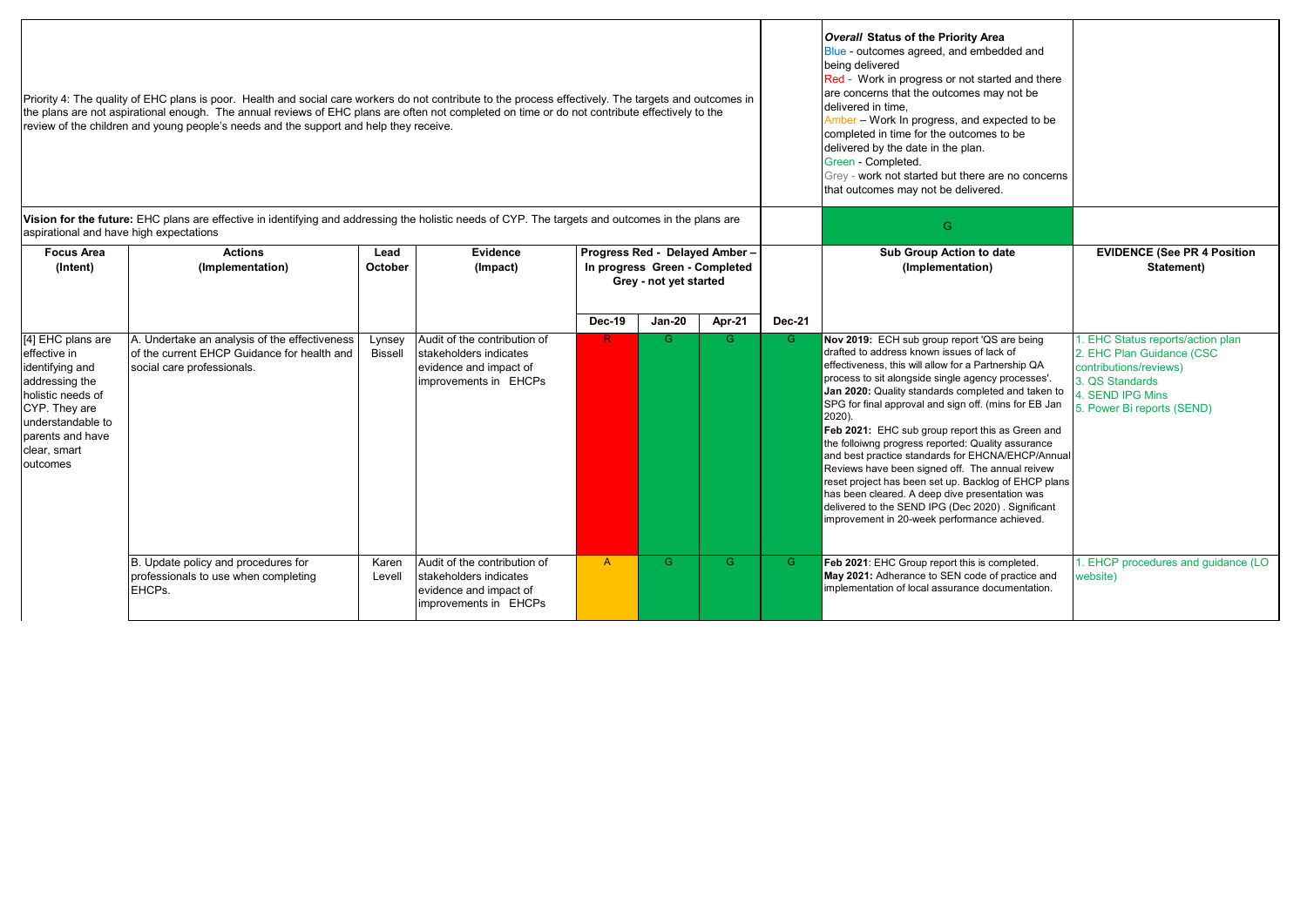| C. Develop a process for gathering<br>information about the quality of the EHCPs,<br>including responses from parents/carers and<br>C&YP about their experience.                                                                                  | Lynsey<br><b>Bissell</b> | Increased parental/ CYP<br>satisfaction with the completed<br>plan.                                                                                                                                                                                                | $\overline{A}$ | G            | G  | G. | Sept 2019: JC sub group extending reach to more<br>parent reps to identify commissioning priorities for<br>2019-20. District events being developed (9 Oct) to<br>provide forums for parents to share views across all<br>work groups.<br>Oct 2019: JC Sub reporting this is GREY (not started<br>but no concerns). Will use the learning from district<br>event to do further events for parents around the<br>County to provide opportunity for two-way dialogue<br>btw parents/carers and LA Officers, CCGs and other<br>partners.<br>Nov 2019: Working group with partner reps in place<br>and have a detailed process map from GR through to<br>assessment and issuing of a plan has been dev. An<br>easy-read version is now being compiled for<br>consideration. (Process Pap required for EB)<br>Feb 2021: See 4(a) above<br>May<br>2021: Developed quality assurance standards that<br>have been ratified at the SEND partnership group and<br>now in process of developing multi-agency audit<br>panel. Downgraded to amber and consideration of red<br>re small number of responses to current process. | Sub Group reports (EHC/GR/LO)<br>2. GR processes (on LO website)<br>3. Quality Standards Information                                                       |
|---------------------------------------------------------------------------------------------------------------------------------------------------------------------------------------------------------------------------------------------------|--------------------------|--------------------------------------------------------------------------------------------------------------------------------------------------------------------------------------------------------------------------------------------------------------------|----------------|--------------|----|----|--------------------------------------------------------------------------------------------------------------------------------------------------------------------------------------------------------------------------------------------------------------------------------------------------------------------------------------------------------------------------------------------------------------------------------------------------------------------------------------------------------------------------------------------------------------------------------------------------------------------------------------------------------------------------------------------------------------------------------------------------------------------------------------------------------------------------------------------------------------------------------------------------------------------------------------------------------------------------------------------------------------------------------------------------------------------------------------------------------------------|------------------------------------------------------------------------------------------------------------------------------------------------------------|
| D. Develop a co-produced QA process and<br>agree multi-agency standards and QA<br>framework for EHCPs, to ensure plans are<br>thorough, comprehensive and detailed, co-<br>produced within agreed timeframes, and<br>reviewed annually.           | Karen<br>Levell          | EHCP assessments use child<br>centred approaches,<br>transparent decision making<br>processes with clear lines of<br>governance involving<br>education, health and social<br>care.<br>Reports by the assessment<br>and planning group formally<br>delivered at SPG | R              | G.           | G. | G. | Oct 2019: DCOs have developed a QA Standards to<br>quide review of the health element of EHCPs and<br>ensure consistency of checks. Additional step in<br>process made to request all health service reports<br>that have contributed to informing the assessment are<br>sent with draft EHCPs to enable QA process. Over<br>time, this will allow DCOs to target areas/services that<br>require further training or support in providing<br>information that informs development of the EHCP.<br>Jan 2020: QA documents completed and will go<br>through the SEND IPG for approval.<br>Feb 2021: See [4a above]<br>December 2021: Co-Produced multiagency<br>standards developed and signed off, approved by<br>SEND and Inclusion Partnership. Published on Local<br>Offer. Pilot Planned for multi agency auditting in<br>January 2022. Co-produced Partnership Framework<br>planned to be launched April 2022.                                                                                                                                                                                                 | . Quality Standards Information<br>2. Feedback on QA Workshops 3. MA<br><b>Audit</b>                                                                       |
| E. Support the increased uptake of annual<br>health checks by inclusion within the CCG<br>Universal Offer to GPs.                                                                                                                                 | Karen<br>McGowen         | Improved educational, health and<br>social care outcomes for CYP with<br><b>EHCPs</b><br>Increase in numbers of GP health<br>checks for young people with a<br>learning disability aged 14-25.                                                                     | $\mathsf{A}$   | $\mathsf{A}$ | G. | G. | CCG commission Adult LD nurses who work<br>alongside GPs to support and increase the uptake of<br>Annual Health checks for CYP with LD. The LD team<br>have also worked with the LA to ensure information<br>on how to access the annual health check is available<br>on the Local Offer, along with gudance from<br>MENCAP.                                                                                                                                                                                                                                                                                                                                                                                                                                                                                                                                                                                                                                                                                                                                                                                       | Evidence Req                                                                                                                                               |
| F. Create digital CPD opportunities for multi-<br>agency professionals (inc health, social care<br>and education providers) focused on<br>effective person-centred planning. To include<br>SMART aspirational PfA outcomes and<br>annual reviews. | and Karen<br>Levell      | <b>PFA Group Access of training opportunities</b>                                                                                                                                                                                                                  | $\mathsf{A}$   | $\mathsf{A}$ | G. | G. | Jan 2020 links to digital materials are available for<br>SCC colleagues on the internet.<br>Feb 2021: Staffordshire recognised by DfE for good<br>practice in conducting annual reviews in digital format.<br>Graduated Response sub group report that materials<br>are now available on the GR toolkit and the Local<br>Offer websites. Apr 2021: Areas of focus will be<br>measuring impact of school age GRTK & launch of<br>post-16 GRTK; embedding district hub governance<br>structure; roll out of NASEN training Countywide and<br>evaluation of specific interventions via GR. May<br>2021: NHSE funding utilised to support multi-agency<br>training events around what a good EHCP looks like.                                                                                                                                                                                                                                                                                                                                                                                                          | EHC status reports/action plans<br>2. An Intro to SEND Training (Mar 21)<br>3. LO/GR websites<br>4. Holistic Outcomes (EHCPs) Training<br>programme (CfDC) |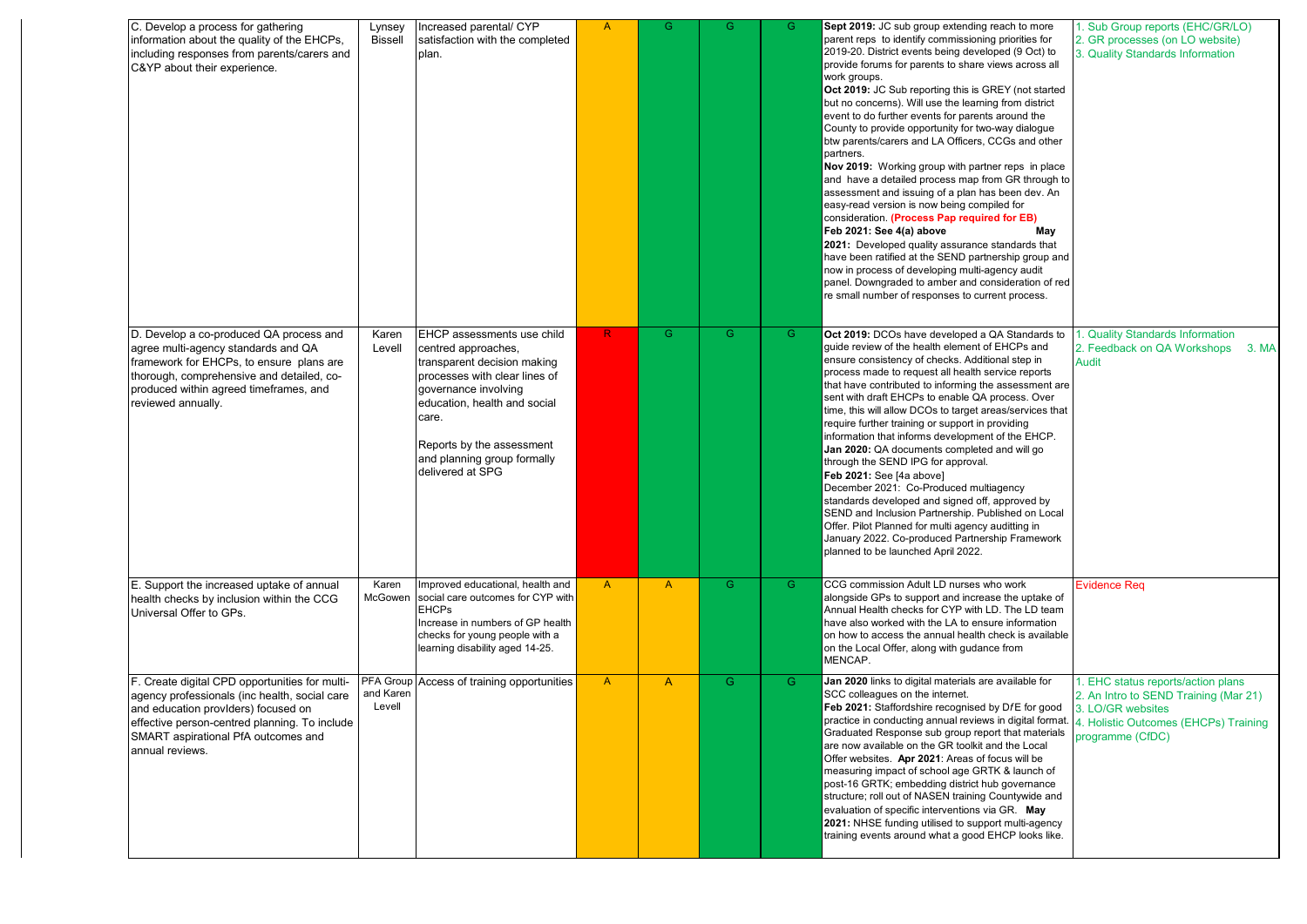| G. Agreed training programme is in place.                                                                                                                                 | Practice<br>Excellenc<br>e | Access of training opportunities                                                                                      | $\mathsf{A}$ | R.             | G.           | G   | Feb 2021: EHC sub group report that funding has<br>been secured for Multi Agency Training. Graduated<br>Response sub group report that this is in progress,<br>and discussions are underway with the Workforce<br>Development Team and via the Autism Strategy<br>Group. Apr 2021: Multi-Agency training in EHCP<br>development-dates booked.<br>Co production training with CONTACT confirmed.<br>May 2021: Discussions underway with Workforce<br>Development Team and via Autism Strategy Group<br>about training / awareness raising for parents on the<br>GRTK. Awaiting discussion with the new Parent /<br>Carer Forum to confirm training needs.                                                                                                                                  | 1. Introduction to SEND Training<br>2. Feedback on QA Workshops<br>3. SENCo Network event (Jan 2020)                                                                |
|---------------------------------------------------------------------------------------------------------------------------------------------------------------------------|----------------------------|-----------------------------------------------------------------------------------------------------------------------|--------------|----------------|--------------|-----|-------------------------------------------------------------------------------------------------------------------------------------------------------------------------------------------------------------------------------------------------------------------------------------------------------------------------------------------------------------------------------------------------------------------------------------------------------------------------------------------------------------------------------------------------------------------------------------------------------------------------------------------------------------------------------------------------------------------------------------------------------------------------------------------|---------------------------------------------------------------------------------------------------------------------------------------------------------------------|
| H. Through a TAC principle, agree the<br>relationship between TACAF/ PEP / EHCP<br>record keeping and meetings.                                                           | Sarah<br>Rivers            | Agreed pathway is approved by<br>SPG, CCG and LA governance<br>boards.                                                | $\mathsf{A}$ | $\overline{A}$ | G.           | G/A | Feb 2021: In progress                                                                                                                                                                                                                                                                                                                                                                                                                                                                                                                                                                                                                                                                                                                                                                     | 1. SEND EHC Pathways<br>2. SEND 0-19 Pathway                                                                                                                        |
| 11. Review resources and capacity of the<br><b>SEND Assessment Team</b>                                                                                                   |                            | HofSEND Improved timeliness of annual<br>reviews                                                                      | G            | G.             | G.           | G   | Nov 2019: L&G sub group reporting this work is<br>completed.<br>Feb 2021: Additional keyworkers were appointed, but $3.$ EHC Hub Review Approach (2021)<br>not focussed on reviews - reviewing additional<br>reources /processes addressed EHCP backlog to<br>allow attendance at annual reviews. ECH backlog<br>work now completed.                                                                                                                                                                                                                                                                                                                                                                                                                                                      | 1. Status reports (EHC)<br>2. EHC Action Plan<br>4. EHC Reviews' Progress Report to<br>IPG (2021)<br>5. Good Practice QA Hubs (Covid)                               |
| 12. Review resources and capacity of the<br>SEND Assessment Team to attend and<br>process EHCPs with particular emphasis on<br>transition and vulnerable groups.          |                            | HofSEND Improved timeliness of EHCPs                                                                                  | $\mathsf{R}$ | R.             | G            | G   | Feb 2021: As above                                                                                                                                                                                                                                                                                                                                                                                                                                                                                                                                                                                                                                                                                                                                                                        | 1. Status reports (EHC)<br>2. EHC Action Plan<br>3. EHC Hub Review Approach (2021)<br>4. EHC Reviews' Progress Report<br>(2021)<br>5. Power BI reports (timeliness) |
| J1. Review resources and capacity of<br>specialist services to enable full participation<br>in the graduated response and the EHCP<br>process - HI/VI                     | Julia<br>Anderson          | Parents/carers report<br>increasing levels of satisfaction<br>with the SEND services in the<br>local area.            | G.           | G.             | G.           | G.  | Additional capacity to stabilise SEND Keyworker role<br>provided. Additional SEND Keyworkers appointed.<br>Challenges in recruiting EPs is increasing the delays<br>in the EHCP process. Oct/Nov 2019: L&G sub<br>group reporting this work is completed. (specialist<br>services such as HIVI review completed.<br>Jan 2020: A full review of HI/VI service staffing and<br>structure was completed and implemented. (Evidence<br>required for EB)<br>Feb 2021: Induction for 8 Assistant EPs is underway,<br>with planned roll out of training and interventions from<br>March 2021. May 2021: Reviews completed of AOT<br>and Sensory teaching services to ensure capacity<br>available to meet 0-25 requirements. Recruitment to<br>EPS will achieve full staffing by September 2021. | 1. Holistic Outomes (EHCPs) - Training<br>Programme (CfDC)                                                                                                          |
| J2. Review resources and capacity of<br>specialist services to enable full participation<br>in the graduated response and the EHCP<br>process - Autism Outreach           | Julia                      | Parents/carers report<br>Anderson   increasing levels of satisfaction<br>with the SEND services in the<br>local area. | $\mathsf{A}$ | $\mathsf{A}$   | A            | G.  | Jan 2020: A full review of service staffing and<br>structure is underway, pending approval.<br>Feb 2021: See above                                                                                                                                                                                                                                                                                                                                                                                                                                                                                                                                                                                                                                                                        | 1. Parent Plan (SEND Feedback)<br>2. AOT Satisfaction Survey Reports<br>(2021)                                                                                      |
| J3. Review resources and capacity of<br>specialist services to enable full participation<br>in the graduated response and the EHCP<br>process - Educational Psychologists | Julia<br>Anderson          | Parents/carers report<br>increasing levels of satisfaction<br>with the SEND services in the<br>local area.            | $\mathsf{R}$ | R              | $\mathsf{A}$ | G   | Jan 2020: There are on-going difficulties in<br>recruitment and retention within the EPS leading to<br>significant difficulties in the management of workload.<br>A recovery strategy group has been formed to<br>address the underlying issues.                                                                                                                                                                                                                                                                                                                                                                                                                                                                                                                                          | 1. GR Status reports<br>2. Position Statement (GR)<br>3. EPS District Summary Data (2020-21)                                                                        |